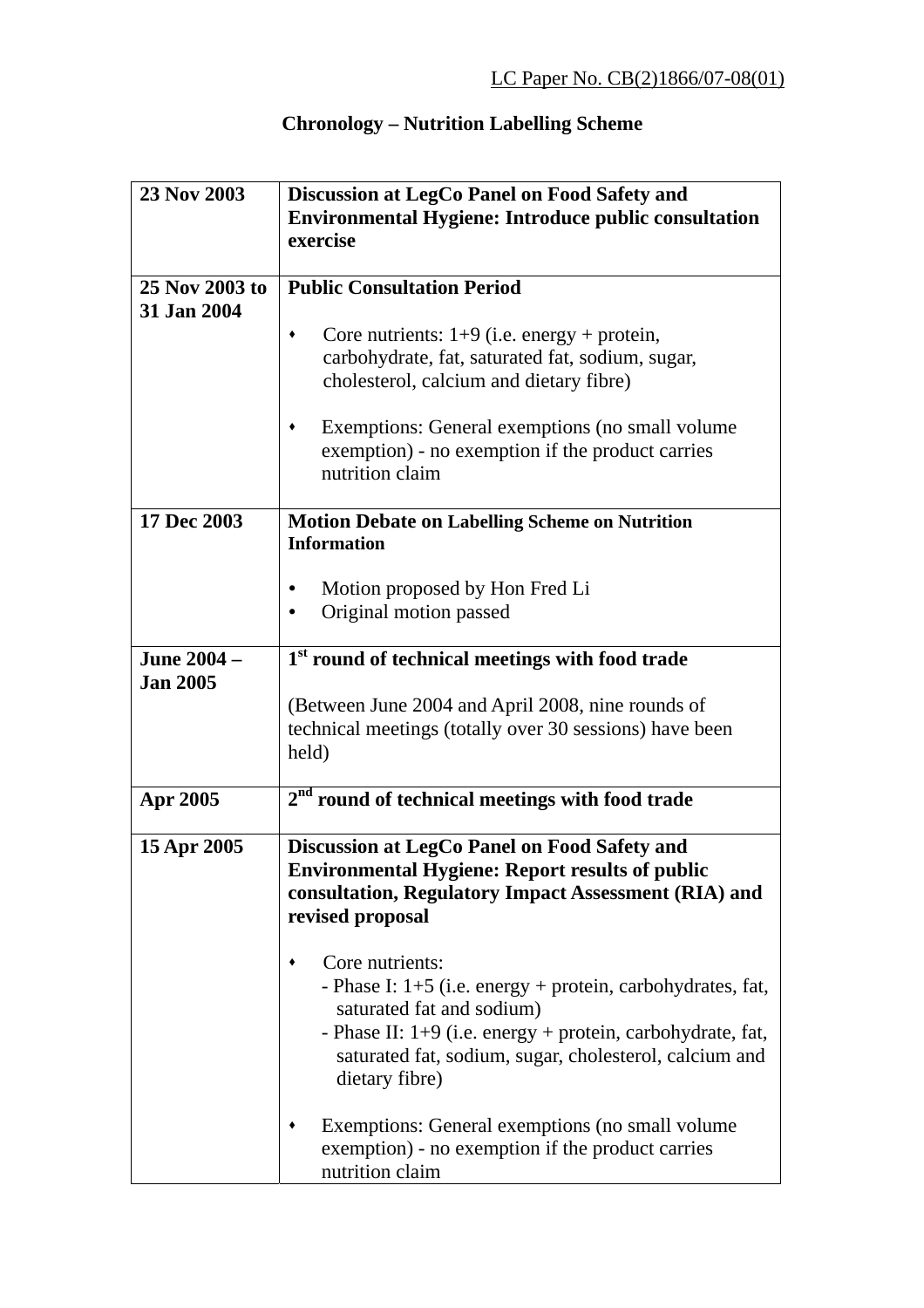| <b>8 June 2005</b>   | <b>Motion Debate on Labelling Scheme on Nutrition</b><br><b>Information for Pre-packaged Food</b>                                                                                                                                                                  |
|----------------------|--------------------------------------------------------------------------------------------------------------------------------------------------------------------------------------------------------------------------------------------------------------------|
|                      | Motion proposed by Dr Hon Joseph Lee<br>Motion passed as amended by Hon Wong Yung-kan                                                                                                                                                                              |
| <b>June 2005</b>     | 3 <sup>rd</sup> round of technical meetings with food trade                                                                                                                                                                                                        |
| Sept-Oct 2005        | 4 <sup>th</sup> round of technical meetings with food trade                                                                                                                                                                                                        |
| <b>14 March 2007</b> | Motion Debate on Legislating against the Use of<br><b>Artificial Trans Fats in Food Production</b>                                                                                                                                                                 |
|                      | Motion proposed by Hon Albert Cheng<br>Motion passed as amended by Hon Fred Li                                                                                                                                                                                     |
| Sept – Dec<br>2007   | Consultation with stakeholders: interest groups,<br>para-medical groups, 5 <sup>th</sup> round of technical meeting<br>with food trade, Legislative Councilors,<br><b>Consulates-General, Advisory Council on Food and</b><br><b>Environmental Hygiene</b>         |
|                      | Core nutrients: $1+6$ (i.e. energy + protein,<br>carbohydrate, fat, saturated fat, sodium, sugars) and<br>trans fat                                                                                                                                                |
|                      | Exemptions: General exemptions (no small volume<br>exemption) - no exemption if the product carries<br>nutrition information or nutrition claim                                                                                                                    |
| <b>Nov 2007</b>      | Written proposal on Small Volume Exemption from the<br>trade (but not applicable to products that carry<br>nutrition claims) discussed at the Business Facilitation<br><b>Advisory Committee</b>                                                                   |
|                      | <u>*Proposal from the trade</u>                                                                                                                                                                                                                                    |
|                      | Three groups of prepackaged foods:                                                                                                                                                                                                                                 |
|                      | 1. Food with nutrient claims: The trade is of the views that<br>foods with claims should provide the information that is<br>required by law because if you make a claim you have<br>the responsibility to advise the public what other<br>nutrients are contained. |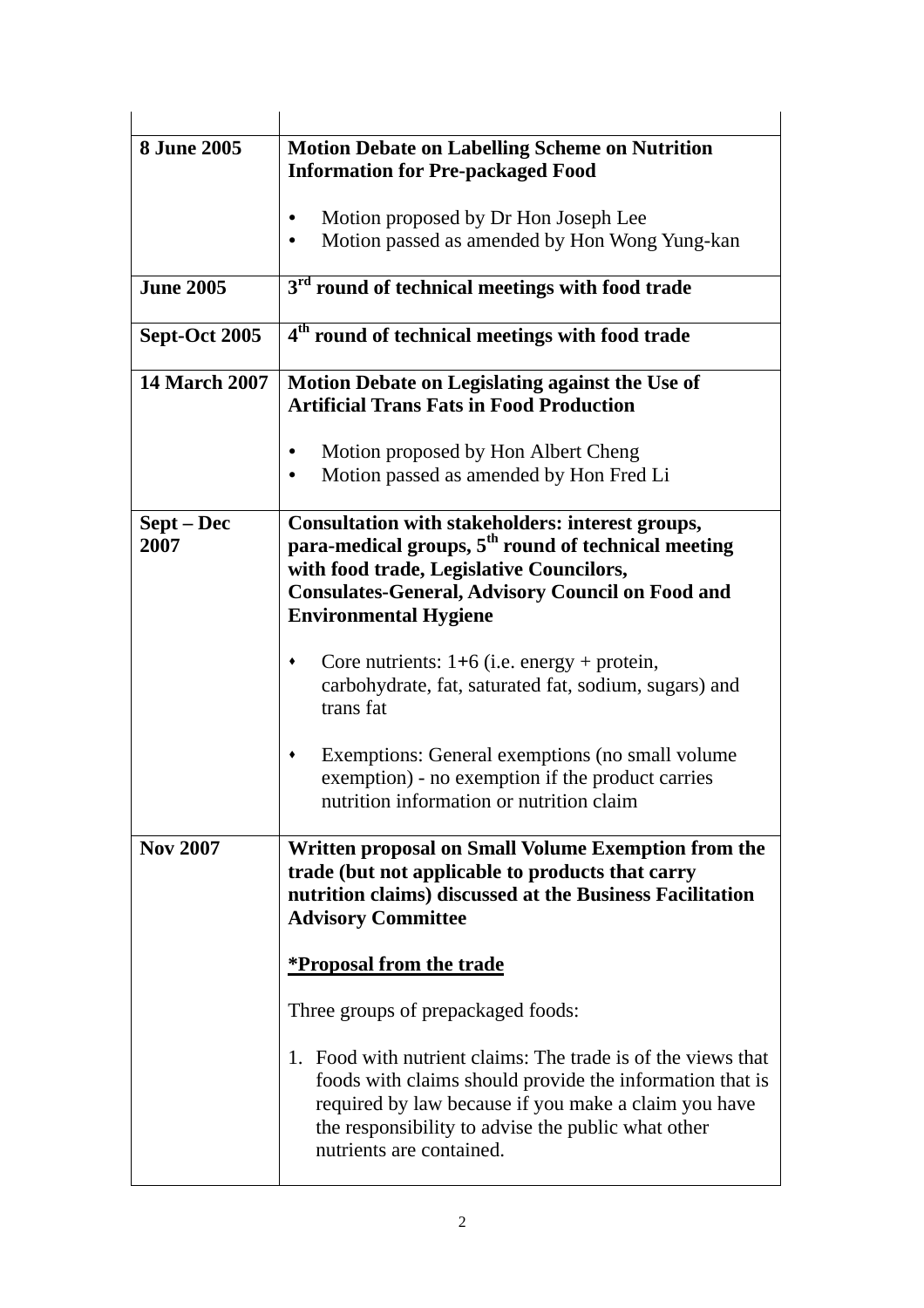|                 | 2. Food with no claims that account for the large majority<br>of food consumed: These foods should contain the<br>nutrient information as required by law since it has the<br>overwhelming impact on the food consumed by the<br>public.<br>3. Food with small volume exemption and test marketing<br>exemption: These are foods accounts for over 20% of<br>food choices in variety and probably less than 5% in<br>total food consumed by the public. The public should<br>have a choice to buy these foods. The public have a<br>choice not to buy these food and will not affect their<br>diets because large majority of foods consumed will<br>have the label in 1 and 2 above. |
|-----------------|---------------------------------------------------------------------------------------------------------------------------------------------------------------------------------------------------------------------------------------------------------------------------------------------------------------------------------------------------------------------------------------------------------------------------------------------------------------------------------------------------------------------------------------------------------------------------------------------------------------------------------------------------------------------------------------|
| Nov-Dec 2007    | 6 <sup>th</sup> round of technical meetings with food trade                                                                                                                                                                                                                                                                                                                                                                                                                                                                                                                                                                                                                           |
|                 |                                                                                                                                                                                                                                                                                                                                                                                                                                                                                                                                                                                                                                                                                       |
| 11 Dec 2007     | Discussion at LegCo Panel on Food Safety and<br><b>Environmental Hygiene: Revised proposal</b>                                                                                                                                                                                                                                                                                                                                                                                                                                                                                                                                                                                        |
|                 | Core nutrients: $1+7$ (i.e. energy + protein,<br>٠<br>carbohydrate, fat, saturated fat, trans fat, sodium, and<br>sugar)                                                                                                                                                                                                                                                                                                                                                                                                                                                                                                                                                              |
|                 | Exemptions: General exemptions (no exemption if the<br>٠<br>product carries nutrition information or nutrition claim)<br>+ Small volume exemption (no exemption if the<br>product carries nutrition claim)                                                                                                                                                                                                                                                                                                                                                                                                                                                                            |
| <b>Jan 2008</b> | 7 <sup>th</sup><br>round of technical meetings with food trade                                                                                                                                                                                                                                                                                                                                                                                                                                                                                                                                                                                                                        |
| <b>Feb 2008</b> | Written submission from trade requesting the inclusion<br>of products with claims under Small Volume Exemption<br><b>Scheme</b>                                                                                                                                                                                                                                                                                                                                                                                                                                                                                                                                                       |
| <b>Mar 2008</b> | 8 <sup>th</sup> round of technical meetings with food trade                                                                                                                                                                                                                                                                                                                                                                                                                                                                                                                                                                                                                           |
| 9 Apr 2008      | <b>Amendment Regulation tabled at LegCo for negative</b><br>vetting                                                                                                                                                                                                                                                                                                                                                                                                                                                                                                                                                                                                                   |
|                 | Proposals on Core nutrients and exemptions same as<br>those presented at LegCo Panel on 11 December 2007                                                                                                                                                                                                                                                                                                                                                                                                                                                                                                                                                                              |
| Apr-May 2008    | 9 <sup>th</sup> round of technical meetings with food trade                                                                                                                                                                                                                                                                                                                                                                                                                                                                                                                                                                                                                           |